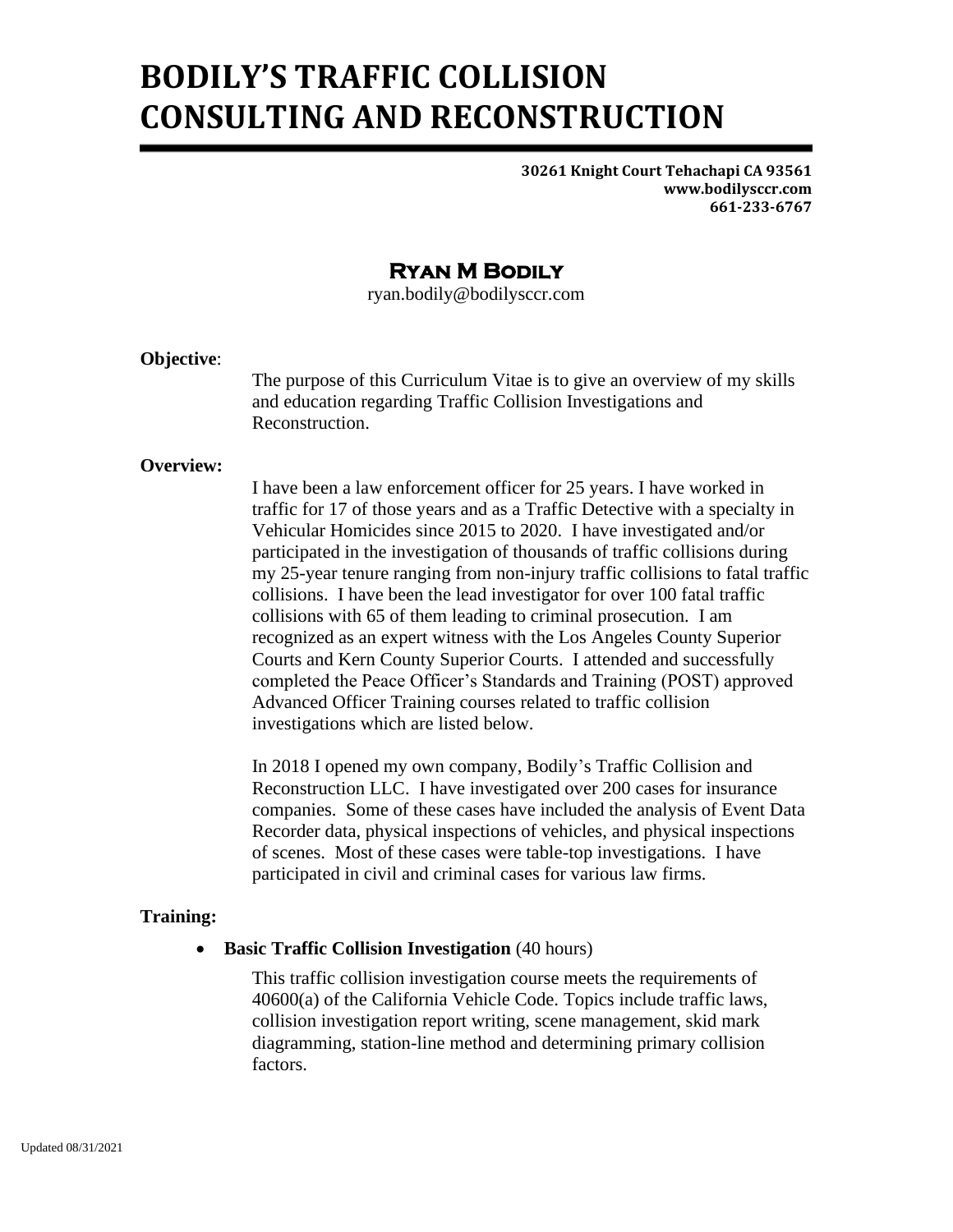## • **Intermediate Traffic Collision Investigation** (40 hours)

This is a course in the fundamentals of skid mark analysis & documentation, which helps collision investigators develop advanced skills in accident investigation. The course includes a practical exercise.

#### • **Advanced Traffic Collision Investigation** (80 hours)

This intensive course provides important training in the fundamentals of vehicle dynamics, math and basic physics, time position analysis, free fall analysis and much more. The course helps to develop skills in collecting and analyzing collision investigation data and preparing reports to be used by prosecutors, defense attorneys, claims adjusters, risk managers, and others involved in traffic issues.

#### • **Traffic Collision Reconstruction** (80 hours)

In this course, the opportunity to experience, investigate and describe various relationships in physics as they relate to traffic collision reconstruction. This course covers auto-pedestrian- bicycle collisions, articulated vehicles, reconstruction methodology, motion analysis, velocity reconstruction & step-by-step reconstruction process.

#### • **Motor Vehicle Inspection for Traffic Collisions** (40 hours)

This course is designed to enhance the investigative techniques of a traffic collision investigator. This course shows how to conduct a complete inspection of a motor vehicle from bumper-to-bumper in order to determine if any of the vehicle systems caused or contributed to the outcome of the collision.

## • **Vehicle vs Pedestrian/Bicycle** (24 hours)

This course teaches a step-by-step approach emphasizing the proper documentation of physical evidence & the correct methods for analyzing the evidence. Lecture covers topics such as; vehicle code, lighting, headlamp illumination, perception, body trajectories & formulae that are unique to pedestrian and bicycle collisions.

#### • **BOSCH Crash Data Retrieval – Technician** (16 hours)

This course teaches the CDR user the basics of the Bosch CDR Tool and how the operations work. This includes hands on training with imaging from vehicles at a tow yard.

#### • **BOSCH Crash Data Retrieval – Analyst** (40 hours)

For those who have completed the basic CDR Technician Course, the Analyst course further insight into the function of the automobile Event Data Recorder (EDR) function or subcomponent, its history and evolution as well as expanded interpretation skills enabling the application of a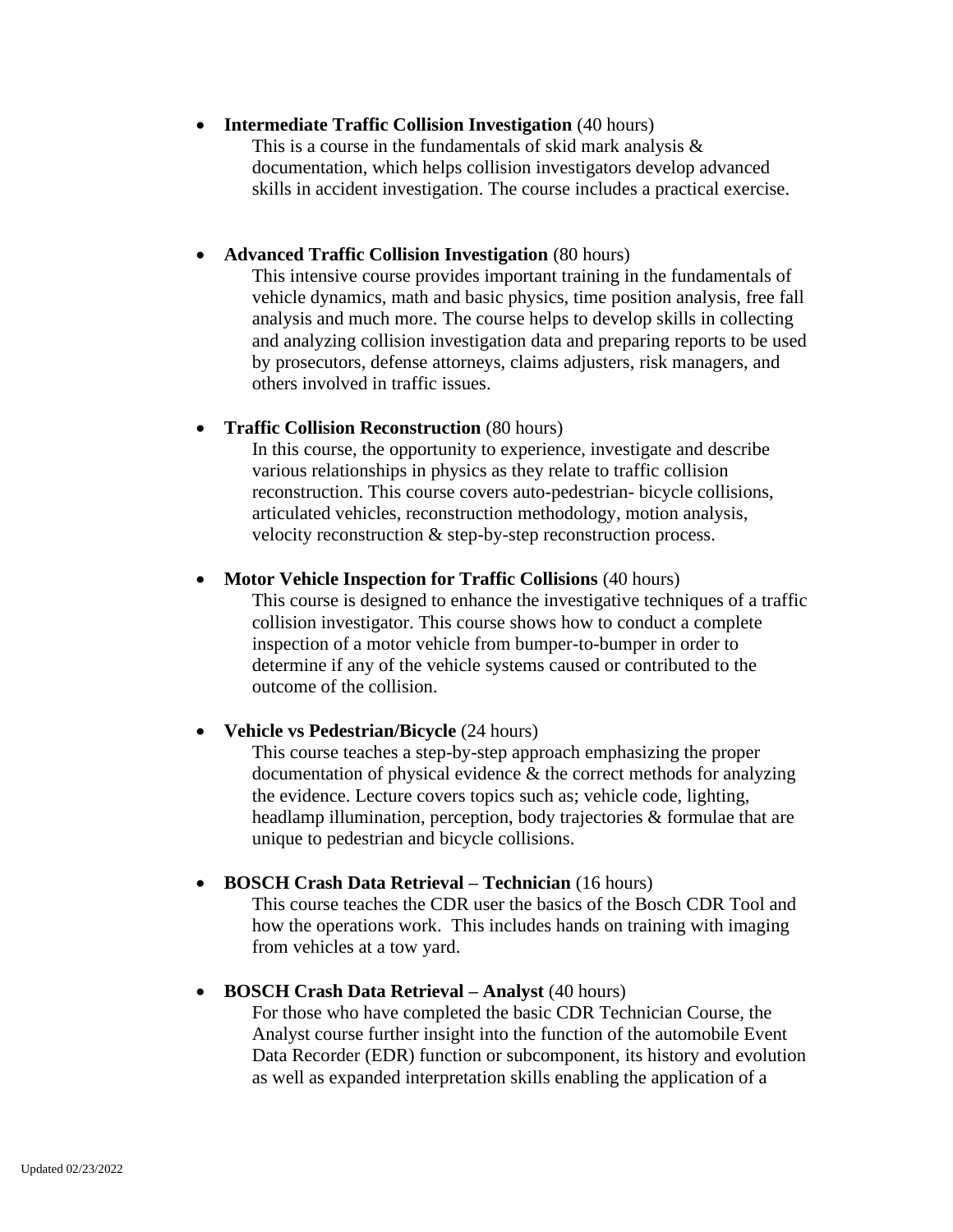Bosch Crash Data Retrieval (CDR) Tool generated report to a situationally complete crash reconstruction.

Using traditional reconstruction techniques such as momentum applications, an understanding of delta-V and PDOF and admissibility hearing issues unique to this technology as the basis for the course objectives, the CDR Data Analyst Certification course is both a natural extension of the CDR Technician training and an expansion of a reconstructionist's skill set.

## • **Standardized Field Sobriety Test/Advanced Roadside Impairment** (40 hours)

This course is intended to enhance the knowledge and skill of the field officers in enforcing DUI laws and includes report writing, courtroom testimony, Standardized Field Sobriety Tests (SFTS's), and a practical exercise (wet lab)

#### • **Scene Diagraming** (120 hours)

Hands on training to document the scene of a collision using the FARO 3D scanner systems. Multiple online classes on the use of the FARO 2D/3D Zone software. FARO Zone 3D is a diagramming application for 2D and 3D scene modeling.

#### **Experience:**

## **Bodily's Traffic Collision Consulting and Reconstruction** 30261 Knight Court

Tehachapi Ca 93561 661-233-6767 [www.bodilysccr.com](http://www.bodilysccr.com/)

**Owner** – Investigate traffic collisions to help clients determine cause of the collision and possible fault. Assist car insurance companies determine fraud in reported collisions. Provide consulting on traffic and law enforcement matters. Act as an Expert Witness during court proceedings to include depositions.

## **Los Angeles County Sheriff Department / Palmdale Station**

750 E Palmdale Blvd Palmdale Ca 93551 661-272-2400 **Sergeant** – Supervise line deputies during the normal course of their duties. Investigate on-duty traffic collisions and complaints regarding service. Investigate use of force incidents. Consult with Palmdale Station Traffic Detectives as needed.

#### **Los Angeles County Sheriff Department / Lancaster Station**

501 W Lancaster Blvd Lancaster Ca 93534 661-940-3811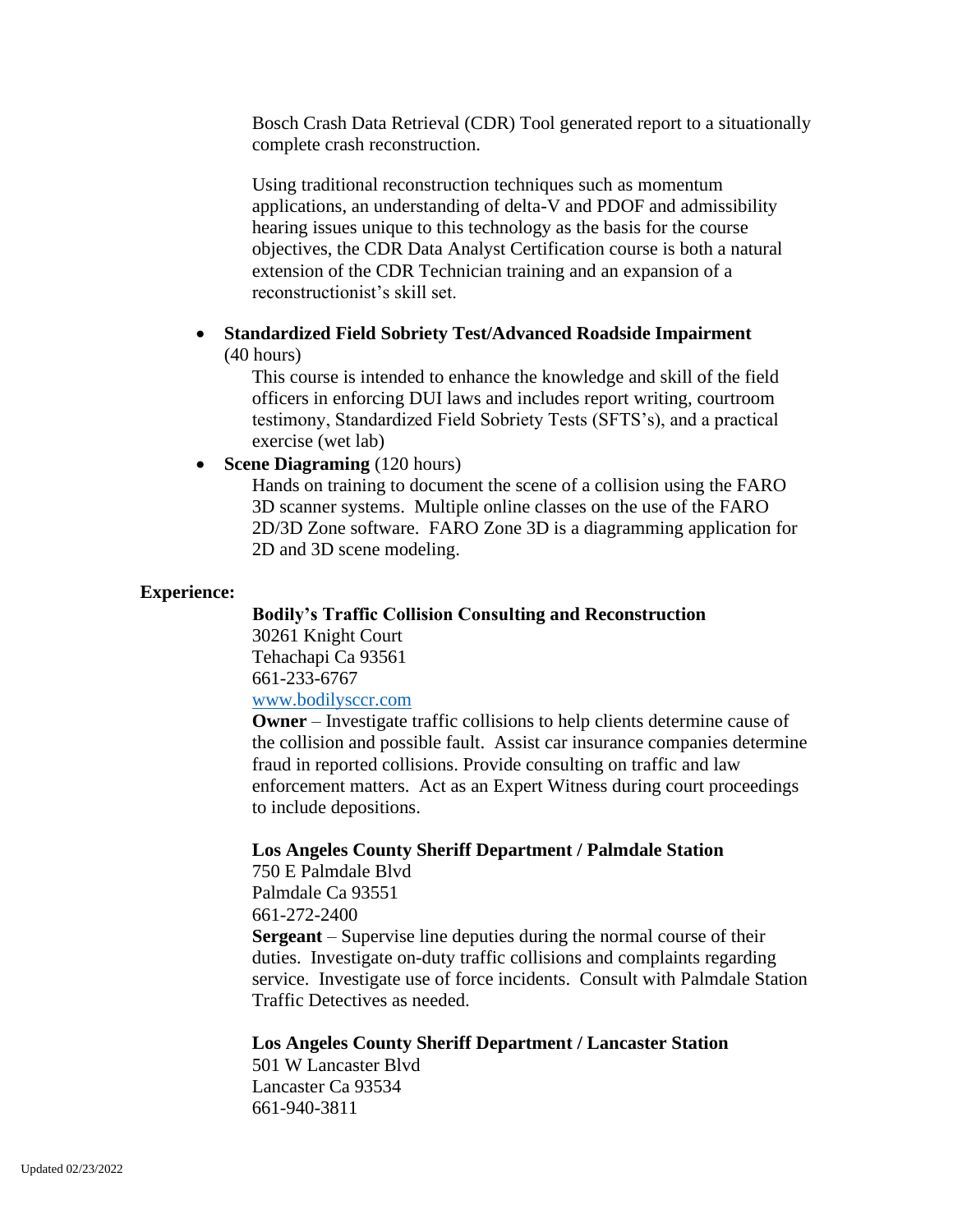|                   | <b>Detective</b> – Investigate fatal and major injury traffic collisions. Review<br>reports. Investigate DUI cases. Present cases to the District Attorney's<br>Office for prosecution. Maintain and use equipment necessary for<br>investigations. |      |
|-------------------|-----------------------------------------------------------------------------------------------------------------------------------------------------------------------------------------------------------------------------------------------------|------|
| <b>Education:</b> |                                                                                                                                                                                                                                                     |      |
|                   | Master of Arts in Business                                                                                                                                                                                                                          |      |
|                   | Trident University $-2015$                                                                                                                                                                                                                          |      |
|                   | <b>Bachelor of Arts in Business</b>                                                                                                                                                                                                                 |      |
|                   | Trident University $-2013$                                                                                                                                                                                                                          |      |
|                   | <b>Collision Reconstruction Testimony Since 2016:</b>                                                                                                                                                                                               |      |
|                   | Justin Martinez v Basin Vora and Does 1-25                                                                                                                                                                                                          |      |
|                   | Civil Deposition                                                                                                                                                                                                                                    | 2016 |

| Civil Deposition                                                                                                                  | 2016 |
|-----------------------------------------------------------------------------------------------------------------------------------|------|
| People v. Williams (Clara Shortridge Foltz Criminal Justice Center)<br>Preliminary Hearing / Plead<br>California Penal Code 192.5 | 2017 |
| People v. Aldana (Antelope Valley Courthouse)<br>Preliminary Hearing / Plead<br>California Penal Code 192.5                       | 2018 |
| Diana Estevez, et al. v Gregory Kadlec, et al.<br>Civil Deposition                                                                | 2018 |
| Graves v Pordas<br>Civil Deposition                                                                                               | 2018 |
| People v. Reyes-Montes (Antelope Valley Courthouse)<br>Preliminary Hearing / Plead<br>California Penal Code 192.5                 | 2018 |
| Terri Smith, et al. v Noah Alford, et al.<br><b>Civil Deposition</b>                                                              | 2018 |
| People v. Vaughn (Antelope Valley Courthouse)<br>Preliminary Hearing / Plead<br>California Penal Code 192.5                       | 2018 |
| <b>Wood v Pacifica Trucks</b><br>Civil Deposition                                                                                 | 2018 |
| Duranda Vay Stovell y USA Waste of California                                                                                     |      |

| Dwanda Kay Stovall v USA Waste of California |      |
|----------------------------------------------|------|
| Civil Deposition                             | 2019 |